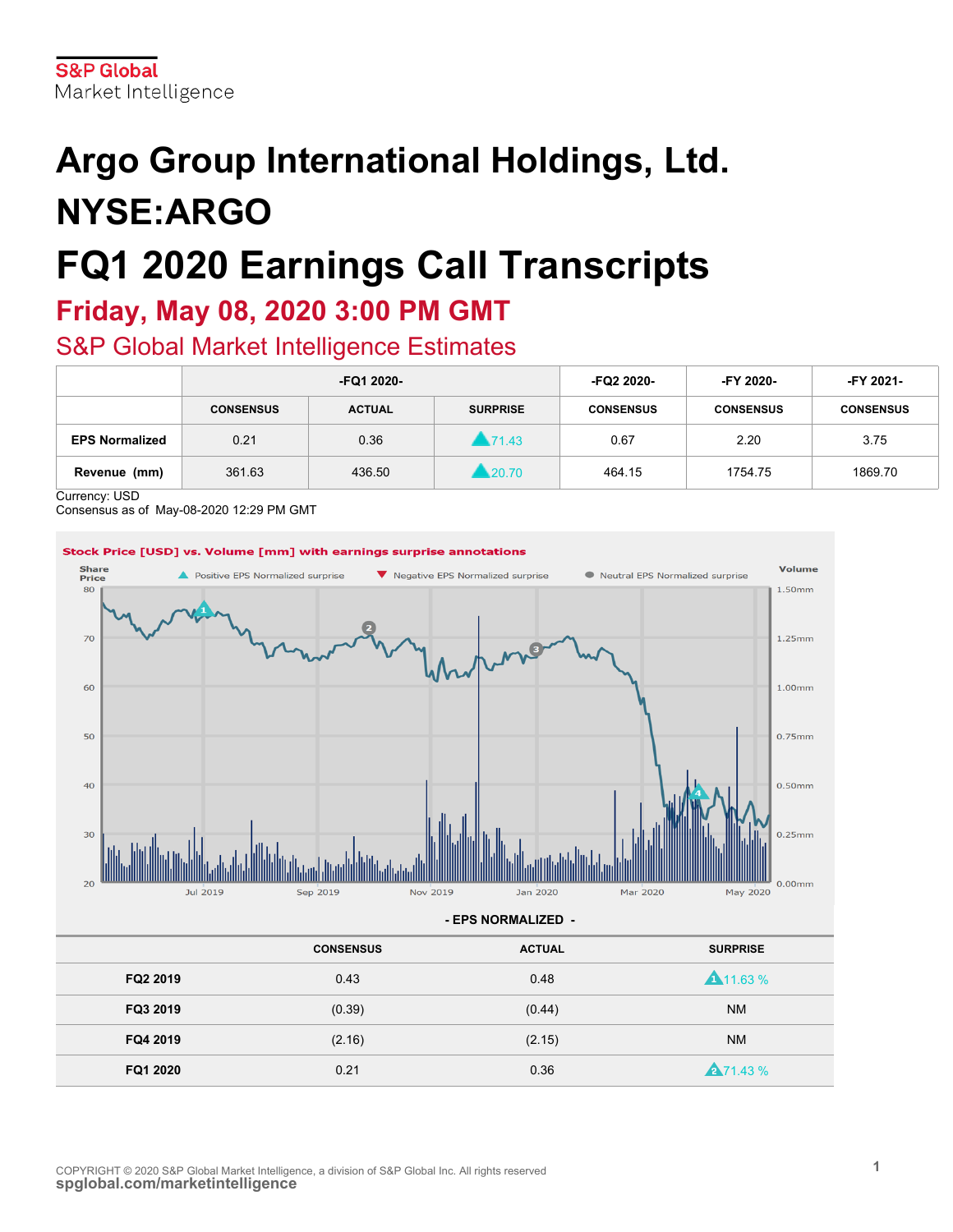# **Table of Contents**

| <b>Call Participants</b>   |  |
|----------------------------|--|
| <b>Presentation</b>        |  |
| <b>Question and Answer</b> |  |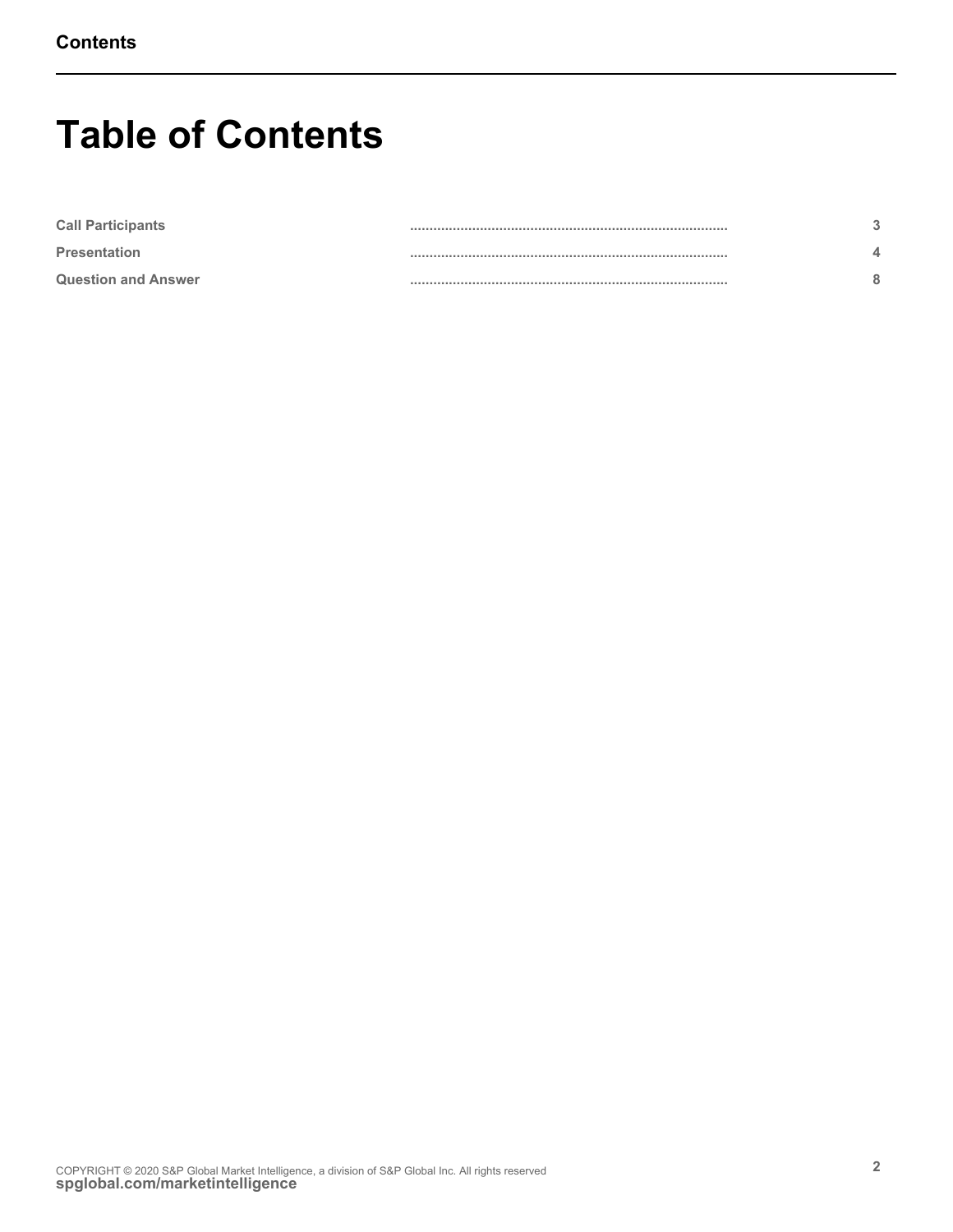# <span id="page-2-0"></span>**Call Participants**

**EXECUTIVES**

**Brett Shirreffs** *Head of Investor Relations*

**Jay Stanley Bullock** *Executive VP & CFO*

**Kevin James Rehnberg** *President, CEO & Director*

**ANALYSTS**

**Charles Gregory Peters** *Raymond James & Associates, Inc., Research Division*

**Jeffrey Paul Schmitt** *William Blair & Company L.L.C., Research Division*

**Matthew John Carletti** *JMP Securities LLC, Research Division*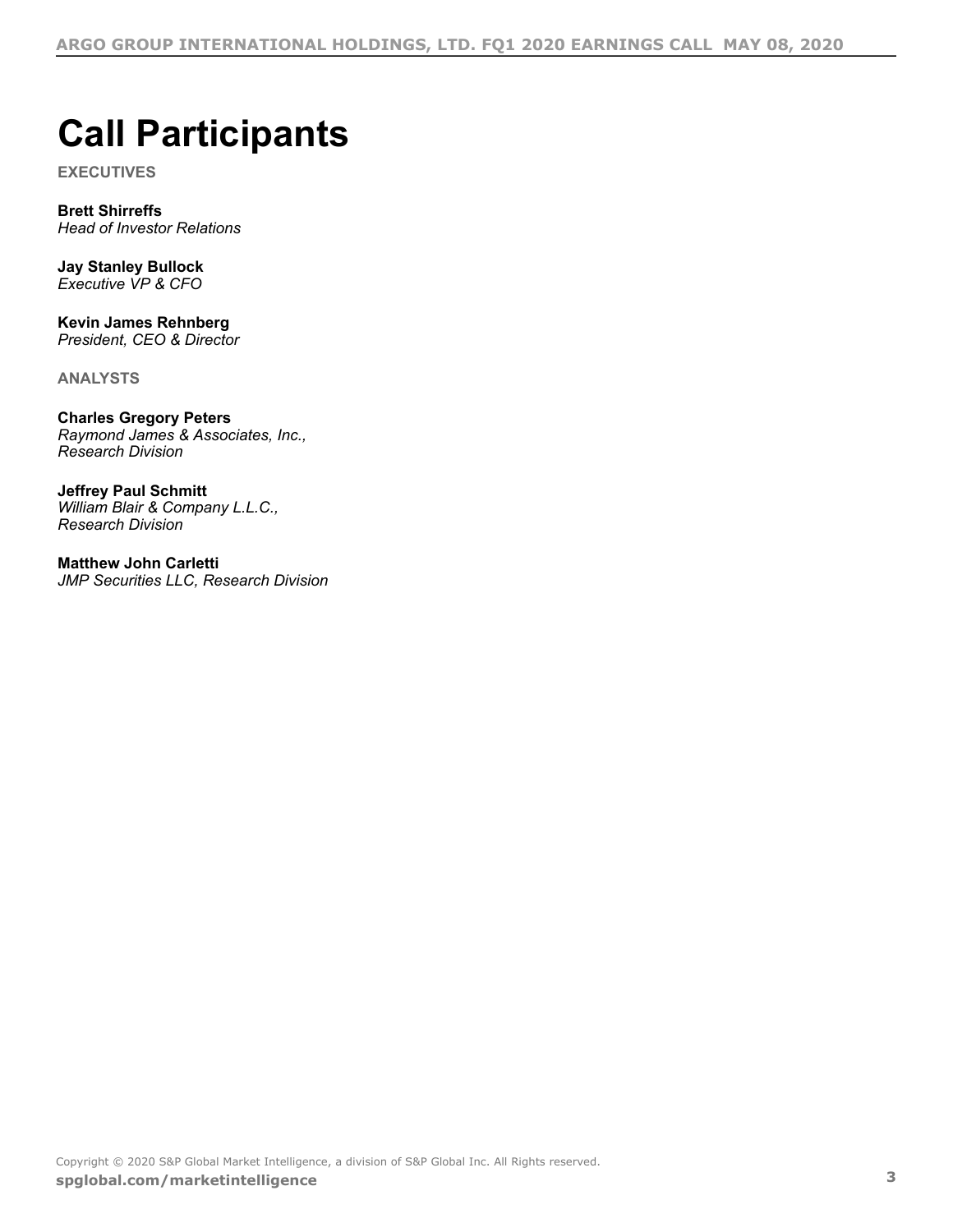# <span id="page-3-0"></span>**Presentation**

# **Operator**

Good morning, and welcome to the Argo Group 2020 First Quarter Earnings Conference Call. [Operator Instructions] Please note, this event is being recorded. I would now like to turn the conference over to Brett Shirreffs, Head of Investor Relations. Please go ahead.

# **Brett Shirreffs**

*Head of Investor Relations*

Thank you, and good morning. Welcome to Argo Group's Conference Call for the First Quarter of 2020. After the market close last night, we issued a press release on our earnings, which is available on the Investors section of our website at www.argolimited.com.

Presenting on today's call is Kevin Rehnberg, Chief Executive Officer; and Jay Bullock, Chief Financial Officer. As the operator mentioned, this call is being recorded.

As a result of this conference call, Argo management may make comments that reflect their intentions, beliefs and expectations for the future. Such forward-looking statements are qualified by the inherent risks and uncertainties surrounding future expectations generally and may materially differ from actual future results involving any one or more of such statements. Argo Group undertakes no obligation to publicly update forward-looking statements as a result of events or developments subsequent to this call. For a more detailed discussion of such risks and uncertainties, please see Argo Group's filings with the SEC.

I will now turn the call over to Kevin Rehnberg, Chief Executive Officer of Argo Group.

# **Kevin James Rehnberg**

*President, CEO & Director*

Good morning, and thank you for the introduction, Brett. Welcome to everyone on the call. I'd like to begin with a few words on the current global health and economic situation. COVID-19 pandemic has affected all of us, either directly or indirectly. I'd like to express my appreciation to my Argo colleagues across the globe who have worked diligently throughout this period, largely on a remote basis. It's not been easy, but you have continued to serve our customers and producers with the consistent and engaged service level that they expect. I'm optimistic that we will emerge from this period as an even more resilient and dynamic organization.

Pandemic has impacted our business, but I believe that Argo is in a solid position to handle the effects to both the asset and liability side of our balance sheet. We're obviously watching the developments closely and will adapt our businesses accordingly. This situation has revealed that we are a flexible organization, and our focus on risk management has prepared us for external shocks. I'll have more to say about this later. But first, let me discuss some operating highlights from the first quarter and our views on the current environment.

From a revenue perspective, our business was not impacted by the pandemic during the first quarter. I'll touch on the claims impact of COVID-19 in a moment. Gross premium was up almost 9% for the group, with a 16% growth in the U.S. and roughly flat in the International.

Digging into the U.S. results first. We achieved accelerating growth in the period with strong new and renewal business production. Pricing continues to be a tailwind and was up again mid-single digits on average during the first quarter. Property and Professional lines were standouts, with rate increases in the mid-teens, but the momentum is broad-based across almost all areas of the U.S. business. Additionally, certain areas are seeing tightening of terms and conditions or higher insured retentions, all of which should benefit our underwriting results going forward.

Submission growth in the U.S. was strong during the quarter at around 20%, roughly the same level of growth we saw during the fourth quarter of 2019. As the effects of the pandemic started to take hold in April, we have seen the drop-off in submission flow, but it's still positive year-over-year. However, our renewal business has remained strong as well. And we have seen a mix of results so far, with some businesses able to maintain growth momentum.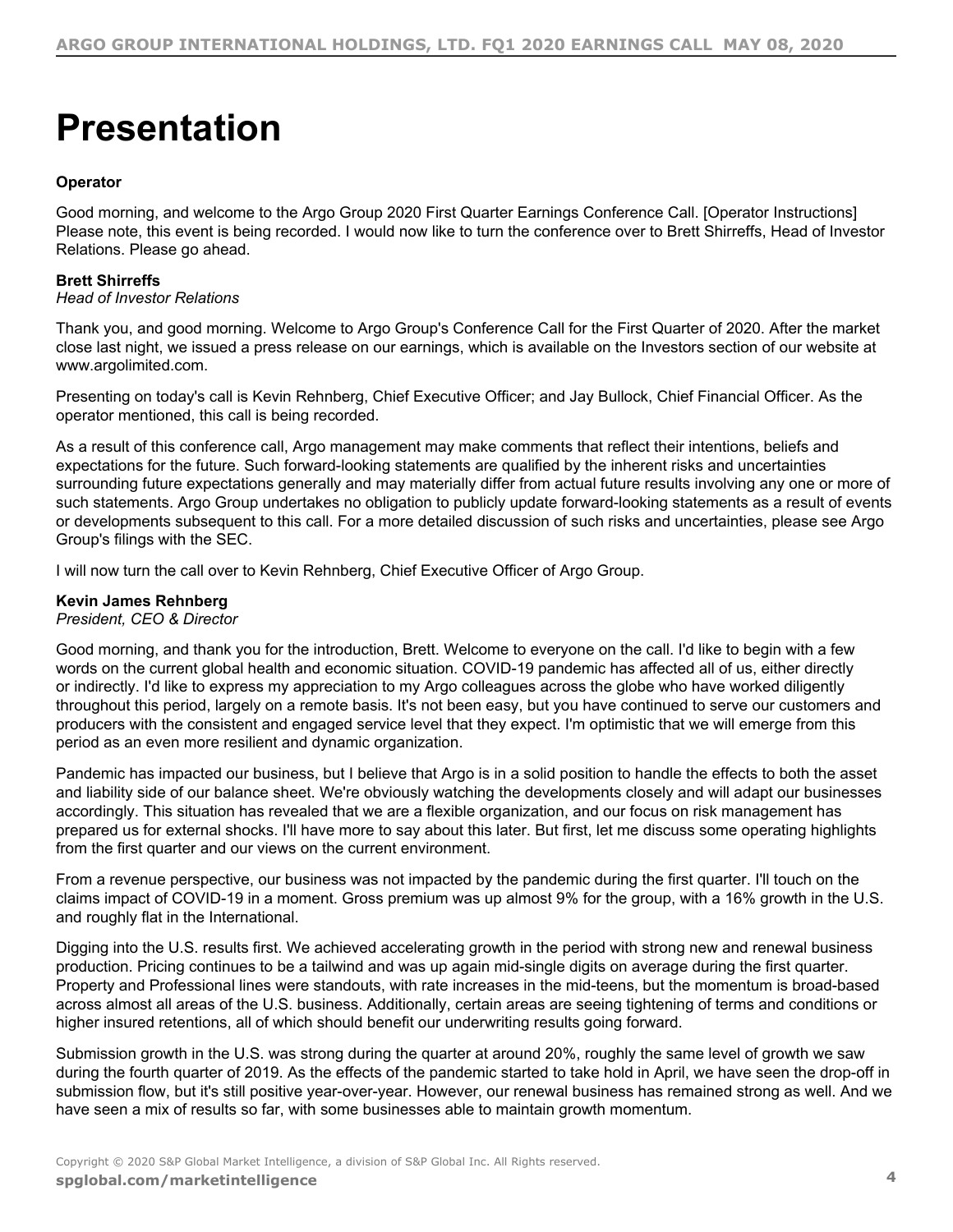Overall, gross premium in the U.S. was up modestly year-over-year for the month of April, a sign that our customers continue to value Argo as a meaningful partner in their business. The impact over the coming months will be based on economic activity, and we will watch closely and react accordingly. In total, I'm pleased with our U.S. results in the quarter. I'm excited about the market opportunities in the U.S. and the team we have in place to move us forward.

Turning to International. We continue to focus on improving profitability of the book and selectively focus our resources on areas where we believe there are long-term opportunities to generate an attractive underwriting margin. As I spoke about last quarter, this is a uniform strategy across Argo. Underwriting profit is our priority.

Gross written premium in International was roughly flat in the first quarter, with growth in Liability and Specialty offsetting the decline in Property. Top line results were impacted by our decision last year to exit certain classes in our Lloyd's insurance business. The first quarter showed a continuation of pricing momentum near double digits, with areas of Property, Liability and Marine experiencing rate increases around 10% and, in some cases, much higher than that. So far in the month of April, we have seen some negative pressure on premium growth but a continuation of positive pricing trends.

In addition to rates, we have also adjusted our risk tolerance in some classes, including reduced line sizes. For example, in our Bermuda Casualty book, which is less than \$100 million of gross premium, we have reduced our max gross line size from \$50 million to \$25 million, while maintaining our net retention at below 25%. Given the positive rate increases our Bermuda Casualty team is achieving, this action is only expected to impact the top line by roughly \$10 million for the year. It's just one example, but we expect actions like this along with better rates will lead to less volatility and stronger margins going forward.

Our International business did have almost \$20 million of catastrophe losses in the quarter, which was primarily related to the pandemic. Excluding COVID-19 charges, there were minimal catastrophes, and loss results were quite good and in line with our expectation in the quarter.

Reserve development for both our U.S. and International segments was modest in the quarter. We're always going to have a mix of positive and negative movements in our reserves, but I'm encouraged by this overall result. Additionally, we employed an internationally recognized third-party actuarial firm to perform an in-depth review of our reserves across the company as of year-end 2019. I'm happy to share that their central estimate was in line with our carried reserve total at December 31, 2019. This is not an indication of any future performance, but it does give me more confidence following the actions we took last year.

Our group underwriting results produced a combined ratio of 103.2% for the quarter. That is not a number we're satisfied with, but it was significantly impacted by COVID-19. Excluding the charges related to the pandemic, our combined ratio was squarely within our prior stated objective of 96% to 98% for the full year, and our adjusted operating ROE would have been 8%.

The pandemic has and will continue to impact industry results as well as ours. Some of our businesses like Construction and Surety have already started to feel the effects of the drop-off in demand. The severity and duration of any economic slowdown will influence the immediate and long-term impact on the industry's premium growth.

We believe Argo as a specialty commercial insurance underwriter. It is well prepared to operate in this uncertain environment with a diversified product base, strong operational capabilities and talented staff. We have the teams, nimbleness, systems and tools to respond to market opportunities. Additionally, we're fortunate to be operating in a strong pricing environment that is not slowing.

It's too early to share a full understanding of how our business and performance will ultimately be impacted by the pandemic. The most immediate negative effects will be on our investment income and written premiums. Less clear how the current situation will impact overall loss results across our book of business. Regardless, we remain focused on controlling the things we can control, and that primarily means improving our combined ratio.

Overall, we made some positive strides as an organization during the quarter and remain focused on our long-term strategy and delivering value for stakeholders. We continue to focus on applying a theme of simplify, reduce and eliminate across our operations while selectively investing for the future, adding power and improving our operations.

I'll now turn the call over to Jay for some additional detail on the financials.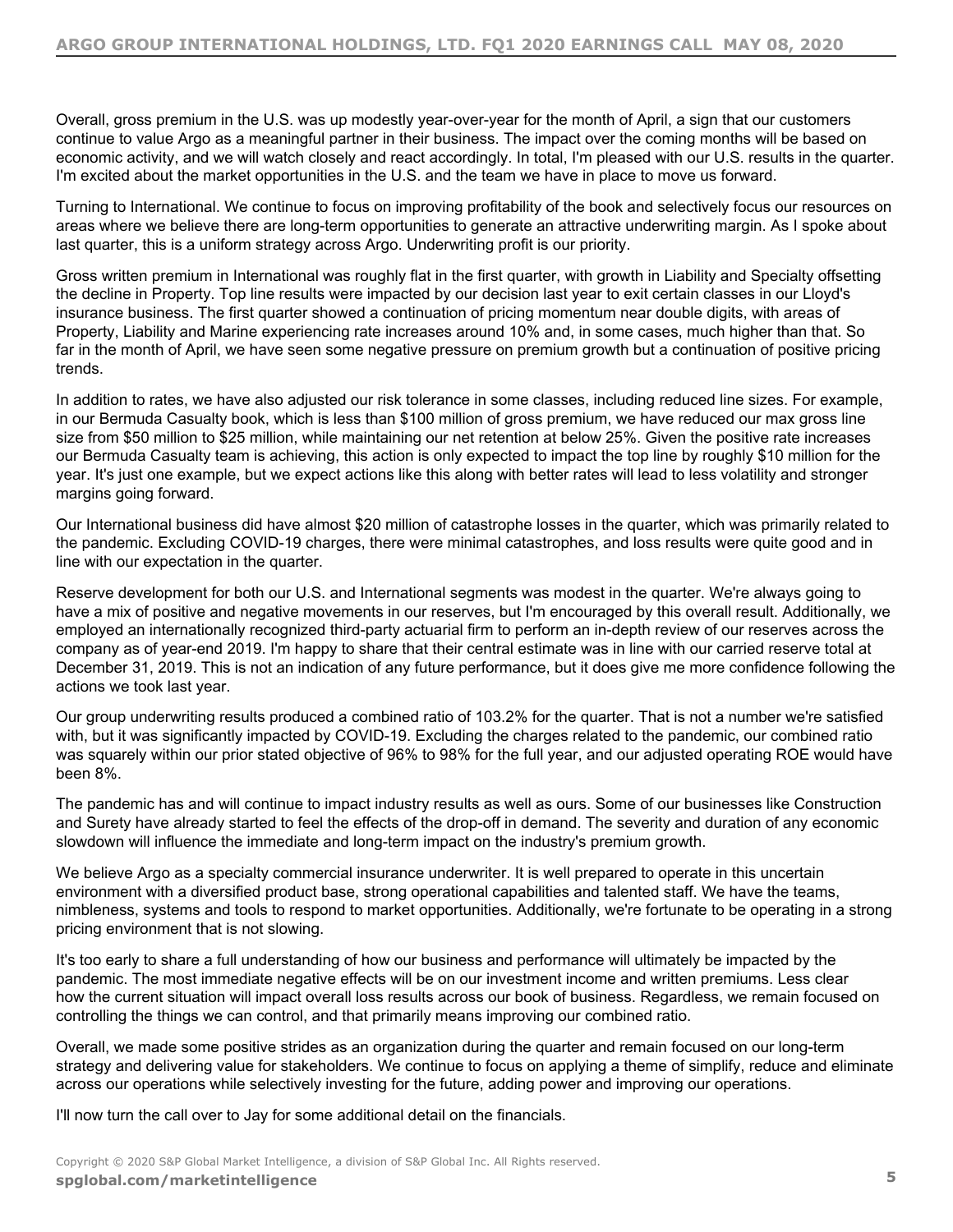# **Jay Stanley Bullock**

*Executive VP & CFO*

Thanks, Kevin. As most of you already know, last week, we preannounced certain items related to our first quarter earnings. As a result, I'll focus my comments today on providing more detail on the losses specific to the COVID-19 pandemic and a few other key items impacting our financial results for the quarter.

Despite the impact of the unusual losses in the quarter, Argo produced an operating profit of \$12.6 million or \$0.36 per diluted share, not a bad result given the circumstances. In the first quarter, as Kevin mentioned, U.S. gross premiums were up 16%. Our growth was driven by a continuation of positive rate trends and strategic growth initiatives. The strongest growth was in our Professional, Liability and Construction business units.

Net written and earned premium growth during the quarter in the U.S. came in at 8.5% and 10.5%, respectively. For 2020, we expect net to gross written premium ratios in the U.S. to be in the low 60% range.

On the International side, our gross premiums year-over-year were approximately flat in the first quarter of 2020. As Kevin mentioned, rates were up across all lines in International, and we saw pockets of growth. But maximizing underwriting profitability remains our focus.

In some business units, such as our Bermuda insurance operation, positive pricing trends accelerated in the first quarter. We will continue to push for rate increases where the market will allow.

As we disclosed last week, the first quarter included expected losses stemming from the COVID-19 pandemic, which impacted our overall underwriting profitability. For the quarter, the combined ratio was 103.2% compared to 94.7% for the 2019 first quarter. The year-over-year increase in the combined ratio was primarily due to a higher loss ratio that was driven by catastrophe losses of \$29 million, including approximately \$26 million related to the pandemic.

I would highlight that reserve development in the quarter was essentially flat, much as it was in the prior year. That's a welcome change from the last few quarters of 2019. We do our own assessment of reserves at the end of every quarter. These estimates are also reviewed by our auditor, who has an independent view. Additionally, as Kevin mentioned, there was a group-wide review completed by an independent third party, not our auditor, as of year-end. That third-party work output was consistent with our carried reserves.

The charges in the quarter related to COVID-19 reflect our estimated losses through March 31. Clearly, this event is ongoing, and it will take time to determine the ultimate losses associated with the pandemic. We do expect some additional losses in subsequent quarters, but we have addressed known and expected exposures where coverage is explicit. The magnitude of additional losses will primarily depend on how long periods of lockdown last and if future events are postponed or canceled.

Of the charges we recorded for the pandemic, most of the dollars, specifically \$18.7 million related to the pandemic, were in our International segment. These losses were roughly split between our contingency book written out of Lloyd's that provides event cancellation coverage and property exposures where we have some affirmative business interruption cover for communicable diseases. In the U.S., the charge in the quarter reflects our expectation for additional claimsrelated expenses in limited areas where affirmative coverage exists.

Our direct pandemic exposure is primarily in our Property and contract binding units in the U.S. Fewer than half of our Property policies provide any business interruption coverage at all, and the vast majority of these have specific virus exclusions. Where we do have affirmative business interruption coverage for communicable disease, there are specific limits that are separate and distinct from the limits provided by the physical properties themselves, which also limits our potential exposure.

In total, the vast majority of our business does not have affirmative coverage for communicable diseases. However, where we do have affirmative cover, we have assessed each policy individually and put up a specific provision commensurate with expected loss. There will be indirect impacts of the pandemic as well, for example, reduced expenses. Claims activity tends to correlate with risk exposures, and we believe risk exposures should generally be lower under our current living and working conditions. We will have more to say on this in coming quarters.

Our loss ratio of 64.6%, was up 8 points from the prior year, largely due to the higher catastrophe and pandemic losses that I already mentioned. The current accident year ex-CAT loss ratio increased by 1.4 points year-over-year. This was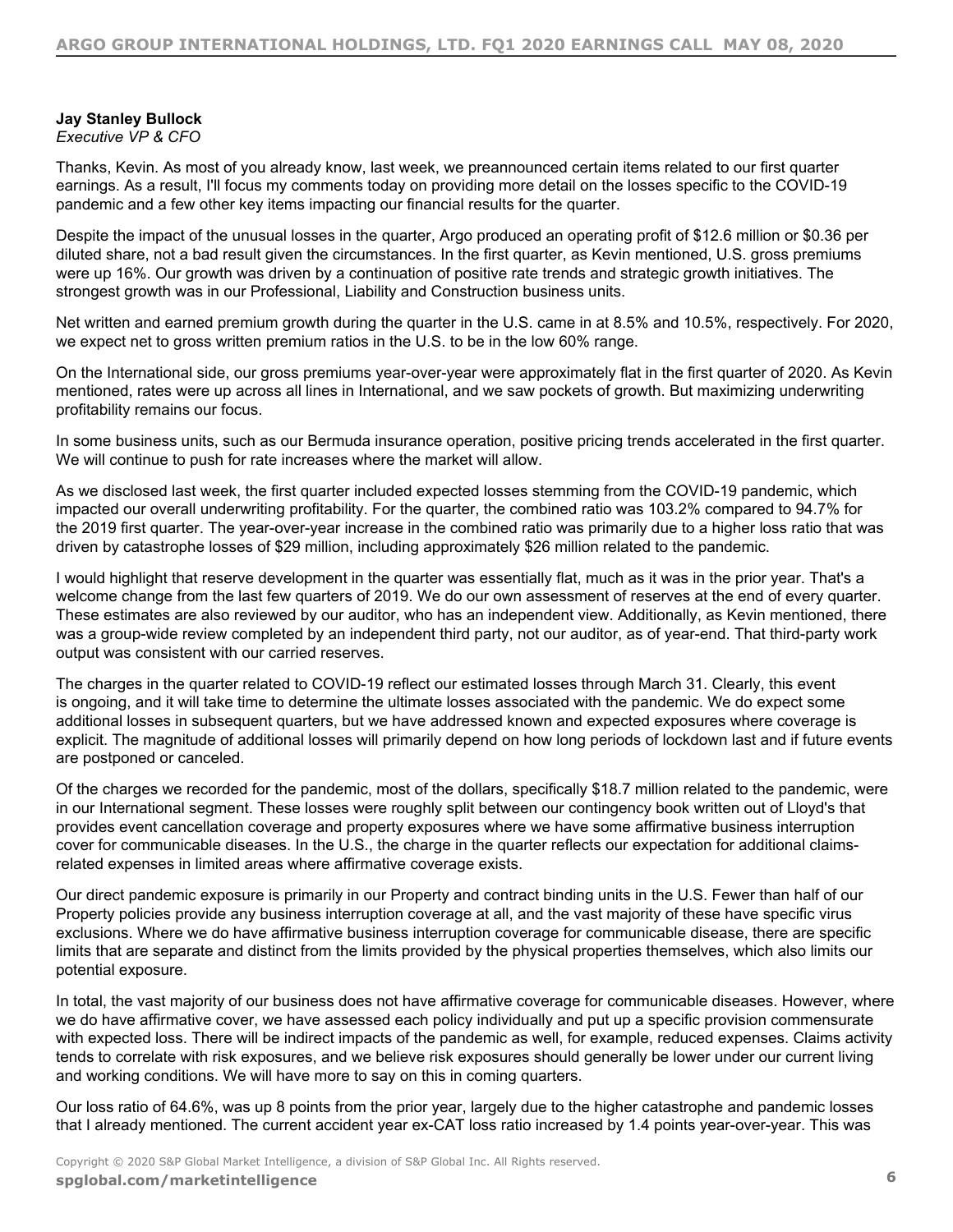due to an increase in our U.S. segment as some of the current and prior year actions during 2019 impacted our current view of losses. Additionally, we had a single large loss in the U.S. that increased the current accident year ex-CAT ratio by 30 basis points.

I would note that while the current accident year ex-CAT loss ratio in the U.S. was up from the first quarter of 2019 to the first quarter of 2020, the 58.4% we reported in the quarter was better than the 59% we reported for the full year of 2019. We believe this is the best way to think about the underlying margin dynamic in our U.S. book -- in our book, particularly in the U.S.

Our reported expense ratio in the quarter was 38.6%, which was up 50 basis points from the prior year. In the U.S., the expense ratio for the 2020 first quarter was 31.8%, an improvement of 2.6 points compared to the 2019 first quarter. The improvement in the expense ratio was driven by earned premium growing in excess of our expense base as well as additional ceding commission and some shifts in business mix.

The International expense ratio for the 2020 first quarter was up substantially at 45.6%. This increase from the prior year level was due to a couple of factors. First, we are supporting slightly more of the capital in our Lloyd's business in 2020. And with this, we assume a higher share of the expense base. In other words, expenses allocated according to the level of capital provided. And as we provided more capital, we retained more expense. These expenses are recognized from the beginning, but it will take a few quarters for the higher earned premium base to catch up.

Second, we had some nonrecurring expenses related to a reduction in personnel in the quarter. And finally, we chose not to renew a major inwards reinsurance contract that was written on a net basis. We are aggressively focused on getting to a more sustainable expense ratio in the International segment, but we expect it will remain above 40% in 2020, as we continue to work to simplify our platform.

Turning to investments. Our net investment income was \$35.5 million in the quarter, up nearly 5% from the prior year quarter. Financial markets experienced significant volatility driven by global response to the spread of the pandemic. The S&P was down 20% in the quarter, and credit spreads were significantly wider in both investment-grade and noninvestment-grade fixed income markets. We all know this. As a result, our portfolio was down 2.5% overall in the first quarter.

Fortunately, we ended the quarter -- we entered the quarter with cash balances high after reducing risk assets in the fourth quarter, as stated on our last call. Our derisking efforts helped cushion the market's impact on the portfolio in March. Alternatives were reported up \$2.5 million in the quarter and included our investment -- and included in our investment income total. I would note that our private equity fund performance is reported on a quarterly lag and hedge funds are reported on a monthly lag.

We have provided additional disclosure in the tables in the first quarter press release on balances in each of these allocations. Based on market performance, we expect some negative marks on these holdings when we report second quarter results. This has the potential to have a measurable negative impact on our reported investment income in that period.

We've had a solid recovery in the portfolio during April and the start of May. Additionally, we will record a gain in the second quarter related to the closing of our previously announced sale of Trident. The combination of investment portfolio, recovery and the sale of Trident has already helped us recover approximately half of the decline in book value we experienced during the quarter.

Operator, that concludes our prepared remarks, and we're now ready to take questions.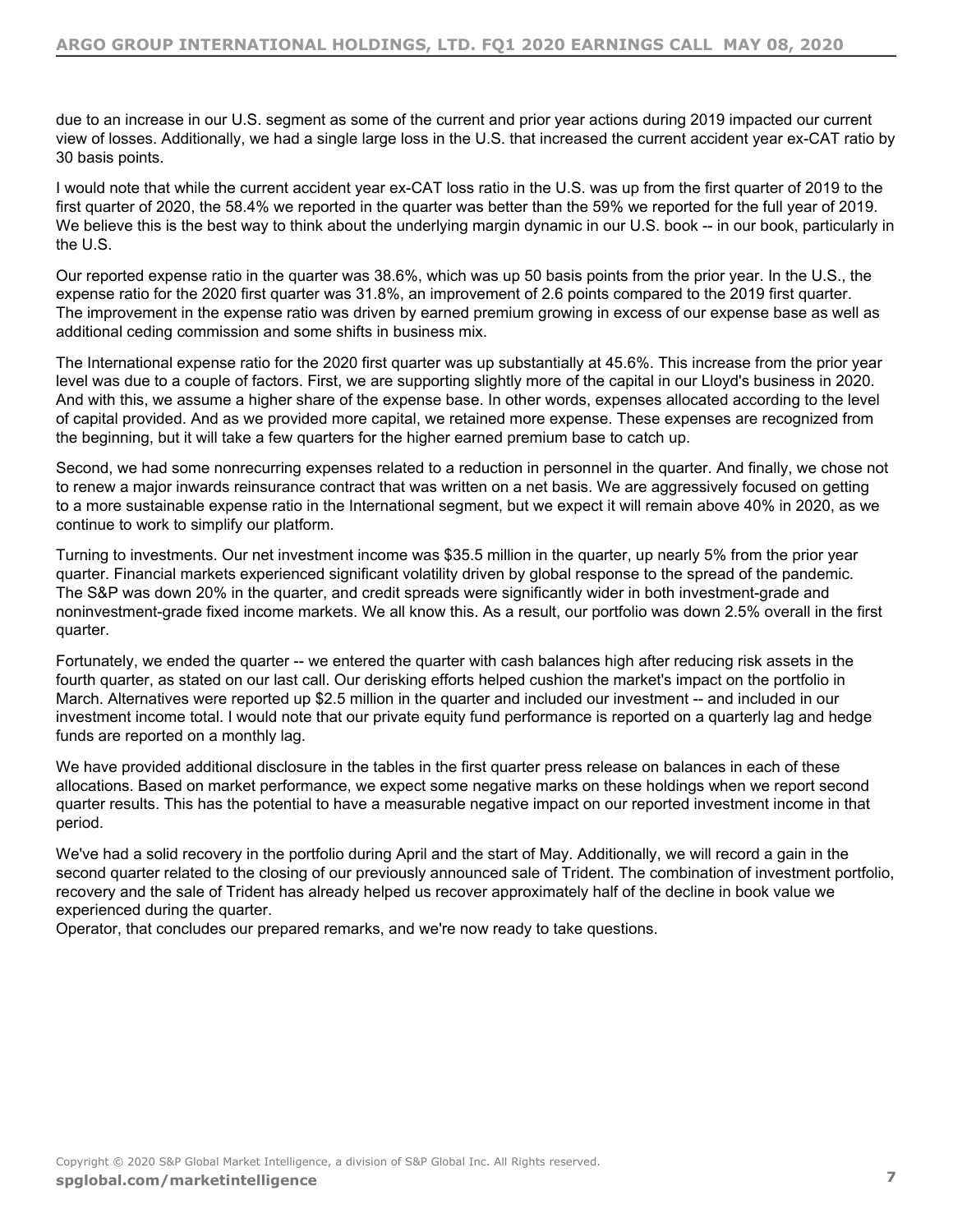# <span id="page-7-0"></span>**Question and Answer**

# **Operator**

[Operator Instructions] The first question comes from Greg Peters of Raymond James.

# **Charles Gregory Peters**

*Raymond James & Associates, Inc., Research Division*

Can we first focus on your disclosures around COVID? I was listening to your comments, and I think you said in the U.S. business, the vast majority of interruption -- business interruption had a pandemic exclusion, but I don't want to put words in your mouth. And item I assume that's the case -- same case for International. But can you confirm that? And then can you talk about how event cancellation Surety business interruption losses might evolve for you guys over the course of the next several months?

# **Kevin James Rehnberg**

*President, CEO & Director*

Yes. Good morning, Greg. It's Kevin. Well, I'll start with the first part of your question. Yes, we did say that the -- while there is some specific grant -- business interruption covers, the vast majority of that coverage does have virus exclusions on it. In International, a lot of the property coverage we have is on the shared and layered programs. So the BI cover on that tends not to have those exclusions, but we don't have as much of it. And it -- in each instance, we specifically looked at what the exposures were and made appropriate adjustments based on what those exposures specifically were.

Relative to like a small to SME-type business, we've got very little of that, and there is some coverage for it, but it's such a small exposure. It falls into the category if there is some coverage. And in some places, it is excluded. But it's, like I said, very, very small exposure. Shifting gears over to the Surety question you had, can you repeat that part of it with Surety?

# **Charles Gregory Peters**

*Raymond James & Associates, Inc., Research Division*

Well, yes, Kevin. I just -- as we think about how -- and I know -- we realize there's a lot of unknown variables going on. Just curious how you think the second, third and fourth quarters might be affected by business interruption claims, event cancellation claims, surety claims? And I'm not asking you to identify what the cat loss numbers are. I'm just trying to get a sense of the cadence of how these things will evolve within the company over the next several quarters?

# **Kevin James Rehnberg**

*President, CEO & Director*

Yes. Thanks for the clarification. So with respect to event cancellation, by the end of March, we had a really good idea. There was a lot of things that were -- had been announced that they're either postponed or canceled with many being canceled. So in our event cancellation book, which is underwritten out of the syndicate, in the International operations, the exposures were known. And as those play out in terms of how they ultimately settle out, there will be some mix of results.

In the -- given that they're only 2 weeks in the quarter for Surety, there weren't any losses that came in early on, but the ongoing effects of the economy will obviously make that business different than it was in previous quarters, right, but trying to evaluate that is difficult at this point. From a Property standpoint, I think we've seen most of the claims come through where we knew there was specific coverage. And there will obviously be more claims coming forward, but we expect the magnitude of that to be lower than it was in this quarter.

# **Charles Gregory Peters**

*Raymond James & Associates, Inc., Research Division*

Okay.

**Jay Stanley Bullock** *Executive VP & CFO*

Kevin, if I can add just on the Surety side, we talked before about Surety and the fact that we underwrite some Energy business there. That's less than 17% of the overall Surety portfolio. And it's regularly stress tested. And as you've seen,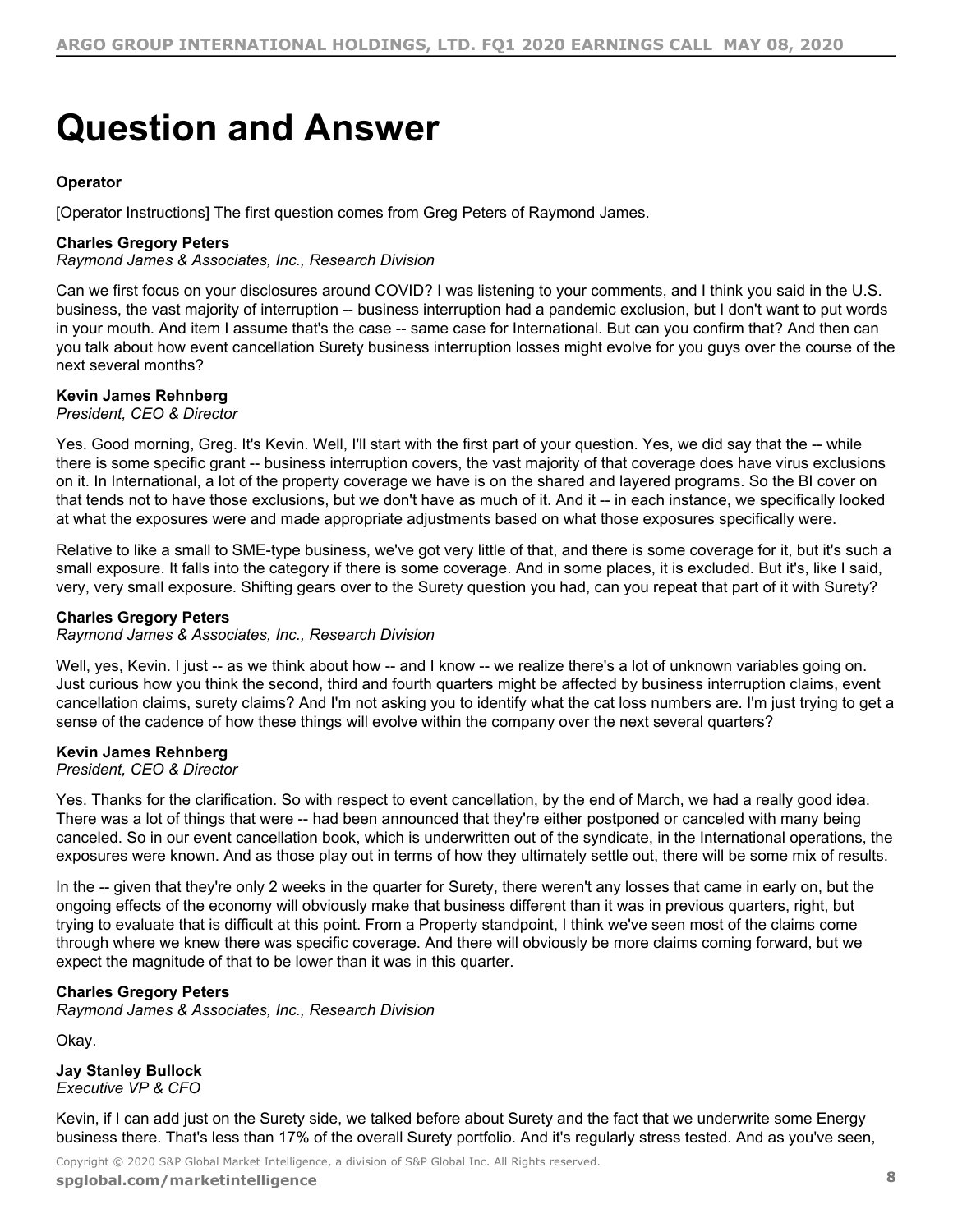oil is back in the mid-\$20 range. So we've been through periods like that before. And it's, like I said, less than 17% of the portfolio.

The other thing that I would note is that on the -- in the Surety business, most of our surety is got commercial surety. And a lot of the businesses that are associated with that would be essential businesses. So not saying that it won't be impacted, but those are factors that we think about when we think about the Surety business.

# **Charles Gregory Peters**

*Raymond James & Associates, Inc., Research Division*

Excellent clarification. And if you can just follow-up, you mentioned that you're seeing -- just on new business, you're seeing some pressure in Construction and Surety. When I think about the reporting segments, the reporting lines that you guys have in your income statement, be it in the U.S. or in International, which areas do you think will see the most downward premium pressure from this catastrophic level of unemployment and what's happened to the economies here and elsewhere?

# **Kevin James Rehnberg**

*President, CEO & Director*

Yes. It's Kevin again. That's a good question, Greg. On the U.S. side -- and this applies to the company broadly. Part of the reason that being a specialty company is helpful in times like this and other times is that you have a real broad spread of risk and -- by industry classes and geographies. So some of the areas where you'd expect unemployment to have an impact with, say, payroll-related businesses, work comp being an example, the type of work comp we write is associated with essential businesses. So while we're going to see some impact, it's not going to be the same. It's also a relatively small portion of what we do as a group. I'm just using it as an example.

As I mentioned, in April, we were up 5.6% in GWP in the U.S. The drivers of growth will not necessarily be what they were in previous years, right? And that happens all the time. With 15 discrete businesses in that segment, there's a shift from time to time. So we're seeing opportunities where the market is contracting, and we're also seeing premium growth through not only this increase in year-over-year submissions, but through somewhere.

Internationally, it's a different story, right? Because that's -- a lot of that is driven by some larger accounts and things that are coming through the various countries. And some of those were affected in Europe before the U.S. business was affected. So that business has been affected more from a top line standpoint in terms of either where we were last year or what we may have expected, but the rates are still strong. I think opportunities are there. So I'd look at the impact initially to be more on the International side than directly in the U.S. side. But again, I'm not going to try to figure out how that may play out 2 quarters from now.

# **Charles Gregory Peters**

*Raymond James & Associates, Inc., Research Division*

Got it. One other important question, I guess, to ask at this juncture considering the unprecedented times we're in would be some comments around the company's capital position, the liquidity of the company, how you sit with rating agency ratios, et cetera?

# **Kevin James Rehnberg**

*President, CEO & Director*

Jay, you want to provide some color here?

# **Jay Stanley Bullock**

*Executive VP & CFO*

Yes. Sure. So from a liquidity standpoint, I think as we mentioned, we had -- as I did mention in my remarks, we had moved to reduce some risk assets at the end of the year. That was designed to put capital back in the -- into some of our underwriting businesses. We continued that in the first quarter, and you'll see that our cash and short-term liquidity is quite high. It was high at the end of the year, and it remains high through the first quarter.

From a capital standpoint, that first quarter, it reminds me a little bit of the -- unfortunately, maybe it was March of 2009 when the financials were published perhaps at the bottom of the cycle. And March 31 was pretty close to the bottom of the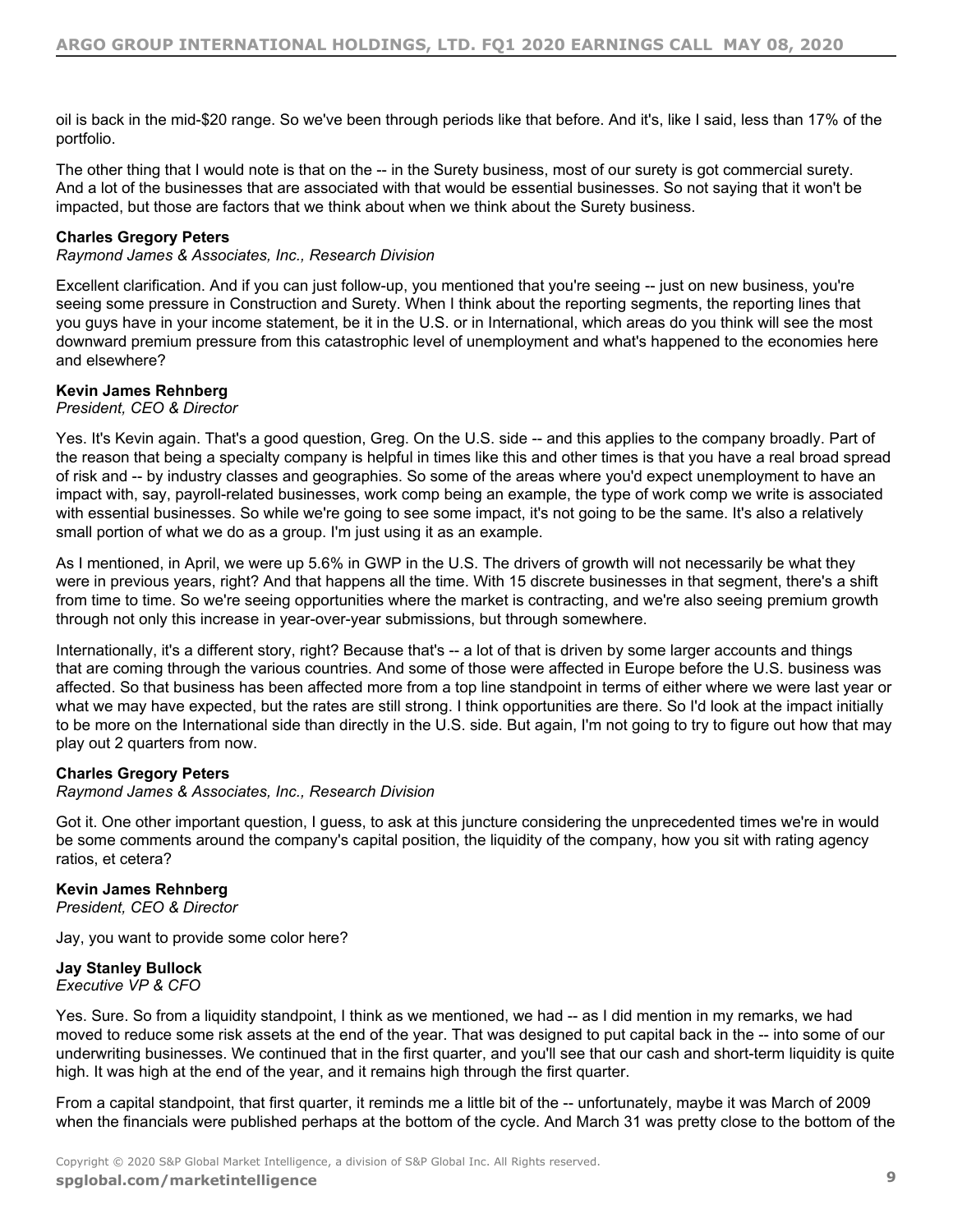cycle. And as I said, we've recovered quite a bit of capital from that point as have most companies I would presume. And so I think everybody lost capital in that -- from the market conditions. We feel like our capital position remained strong.

And then the question becomes the permanence, if you will, of the dislocation, how long does it last and what does the recovery look like. So we have lots of alternatives as well, if we needed to strengthen our capital base. But at this moment, we feel like our capital position is strong.

# **Operator**

The next question comes from Mark Carletti (sic) [ Matt Carletti ] of JMP.

# **Matthew John Carletti**

# *JMP Securities LLC, Research Division*

I just wanted to follow on actually Greg's question there, kind of the next step on capital and kind of ask it a little different way, but kind of capital priorities here and kind of trying to balance everything going on in the environment. So there could be some reduced exposures, pricing is good, a lot of change against a stock that's trading at \$0.60 on the dollar, and that's pretty easy math in terms of book value accretion.

So can you just help us with maybe to -- help us gauge to what extent there may or may not be excess capital in the business? And then to the extent there is, how you view or assess kind of underwriting opportunities versus buying back stock at the extreme valuations?

# **Jay Stanley Bullock**

*Executive VP & CFO*

Kevin, why don't I get the first part of it? And then why don't you touch on the underwriting opportunities?

# **Kevin James Rehnberg**

*President, CEO & Director*

Okay. That's great.

# **Jay Stanley Bullock**

*Executive VP & CFO*

I appreciate the question, but I just -- given the -- I would say, given the economic and political environment that we're in right now, the repatriation of capital through share buyback is probably not a high priority for any company right now. And that said, we came into this year very excited about the underwriting opportunity. So I'll let Kevin handle that, but I think that remains our top priority.

# **Kevin James Rehnberg**

*President, CEO & Director*

Yes. Thanks, Jay, for that. And that is a true statement. And remember that the vast majority of what we have, certainly in the U.S. business where the best opportunities are, is in the Casualty business, right, from a both policy count and premium standpoint. So those opportunities exist. There are people that are trading for a variety of reasons. Some are capital related, some are results related, but our ability to attract new folks to the organization to leverage the systems and relationships we already have and continue to expand areas where we're making good headway and profit in the U.S. market is certainly there, whether we do it from the platforms in the U.S., the Bermuda or out of the syndicate.

# **Operator**

[Operator Instructions] The next question comes from Jeff Schmitt of William Blair.

# **Jeffrey Paul Schmitt**

# *William Blair & Company L.L.C., Research Division*

What type of exposure do you see, I guess, just in the workers' comp book, the D&O book? Is there -- is much of the workers' comp provide to first responders, health care workers or anything like that? And D&O, I mean, are you seeing any uptick in claims there, I guess, just with the market movement?

# **Kevin James Rehnberg**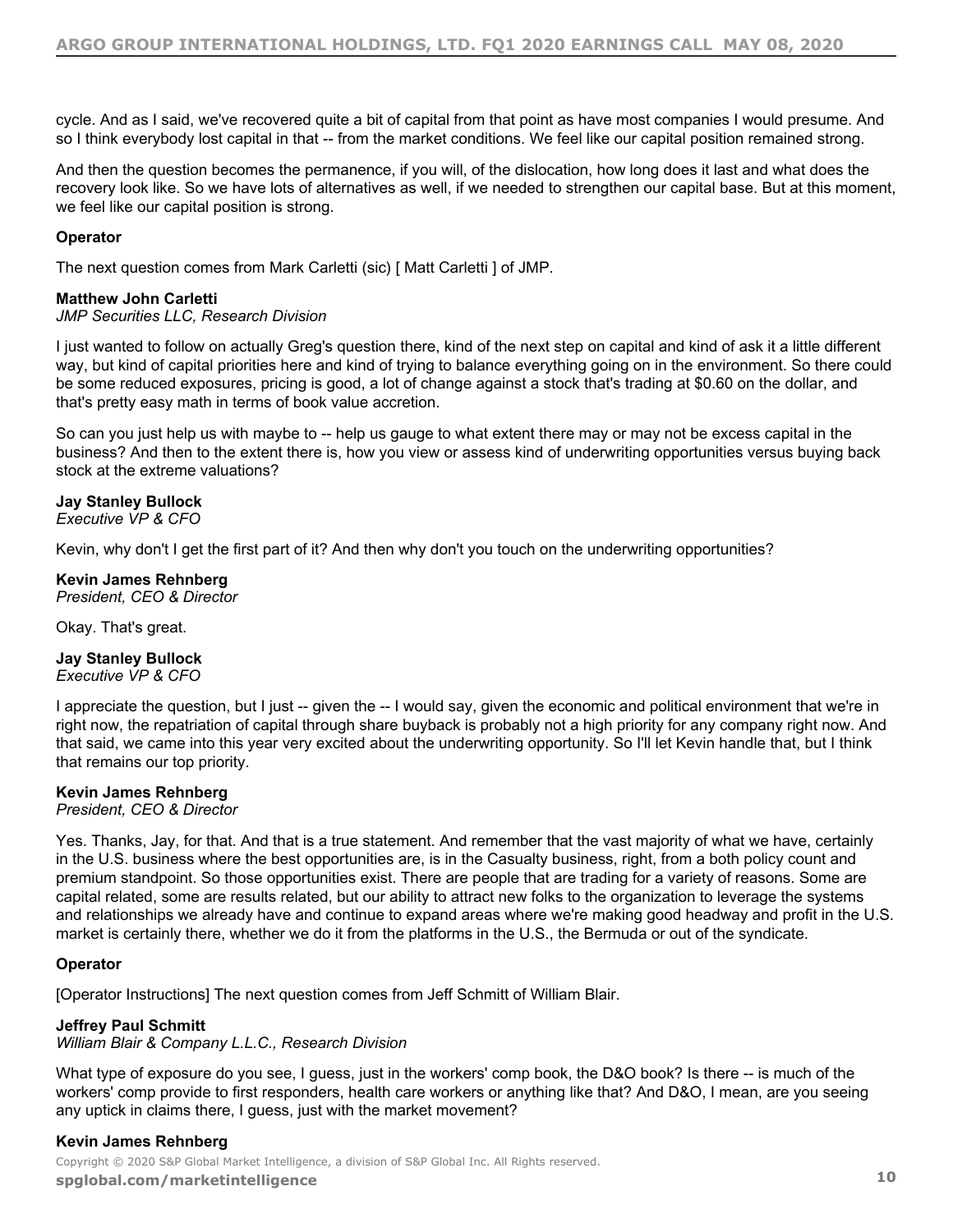# *President, CEO & Director*

Yes. So thanks, Jeff, for the question. The -- as I mentioned, we are in some essential businesses. While we write a reasonable-sized public entity business, we actually have a very small work comp book within that business, especially on a primary basis. So there hasn't been much activity, and we also don't expect a lot, just given what our position is there. The largest area we have is through Rockwood on the work comp side with the second largest would be in Argo insurance, which is really a focus on more grocery stores than restaurants relative to the comp exposure.

So while there is some in those areas, it is not significant, and it's a relatively small portion. The total comp ratings of the company that where we are actually retaining risk is less than \$125 million. So we're not really seeing that there -- and I'm sorry, you had a 2-part question, and I apologize, I forget the second half.

# **Jeffrey Paul Schmitt**

*William Blair & Company L.L.C., Research Division*

Yes, the D&O book.

# **Kevin James Rehnberg**

*President, CEO & Director*

Oh, yes. Yes. At this point, no. I mean, there's a lot of talk about it. But at this point, we haven't seen a significant increase in P&L relative to this situation.

# **Jeffrey Paul Schmitt**

#### *William Blair & Company L.L.C., Research Division*

Okay. And then just looking at growth in the U.S., obviously, still strong. I think you said submission activity went from 20% down to -- it remained positive. I don't know if you meant low single digits.

# **Kevin James Rehnberg**

*President, CEO & Director*

And it's not negative. So -- yes. I was talking year-over-year -- sorry to interrupt, but I was talking year-over-year. So it was -- there was 20% growth in the fourth quarter submissions year-over-year. It was 20% in the first quarter. In April, it was positive. It was less than 5%, but it was positive. Written premium was up 5.6%.

# **Jeffrey Paul Schmitt**

# *William Blair & Company L.L.C., Research Division*

Okay. I was curious if that had -- if you're starting to see that recover. And then maybe if you could just talk a little more broadly about the growth dynamics in the E&S market. What type of rate are you seeing there? Are you seeing standard insurers, just given the risks out there moving away from some business that maybe borderline, pushing it to the E&S market?

What are the dynamics you're seeing out there in the E&S?

# **Kevin James Rehnberg**

*President, CEO & Director*

Yes. So the first part of your question about what are we seeing after, but it's way too early tell for May. But what I will say is that the tools we have put in place over the past years have allowed us to become a lot more efficient at attracting submissions that are more likely to translate into written premium.

So it's not just about submission flow. It's about the quality of submissions. And as we continue to refine the appetites and work with our producers on that, the percentage growth may not be a complete indicator of what the written premium growth may be. And the second piece is -- I'm sorry. Repeat the second part you wanted.

# **Jeffrey Paul Schmitt**

*William Blair & Company L.L.C., Research Division*

Well, just the dynamics of the E&S market.

# **Kevin James Rehnberg**

Copyright © 2020 S&P Global Market Intelligence, a division of S&P Global Inc. All Rights reserved. **[spglobal.com/marketintelligen](https://marketintelligence.spglobal.com/)ce 11**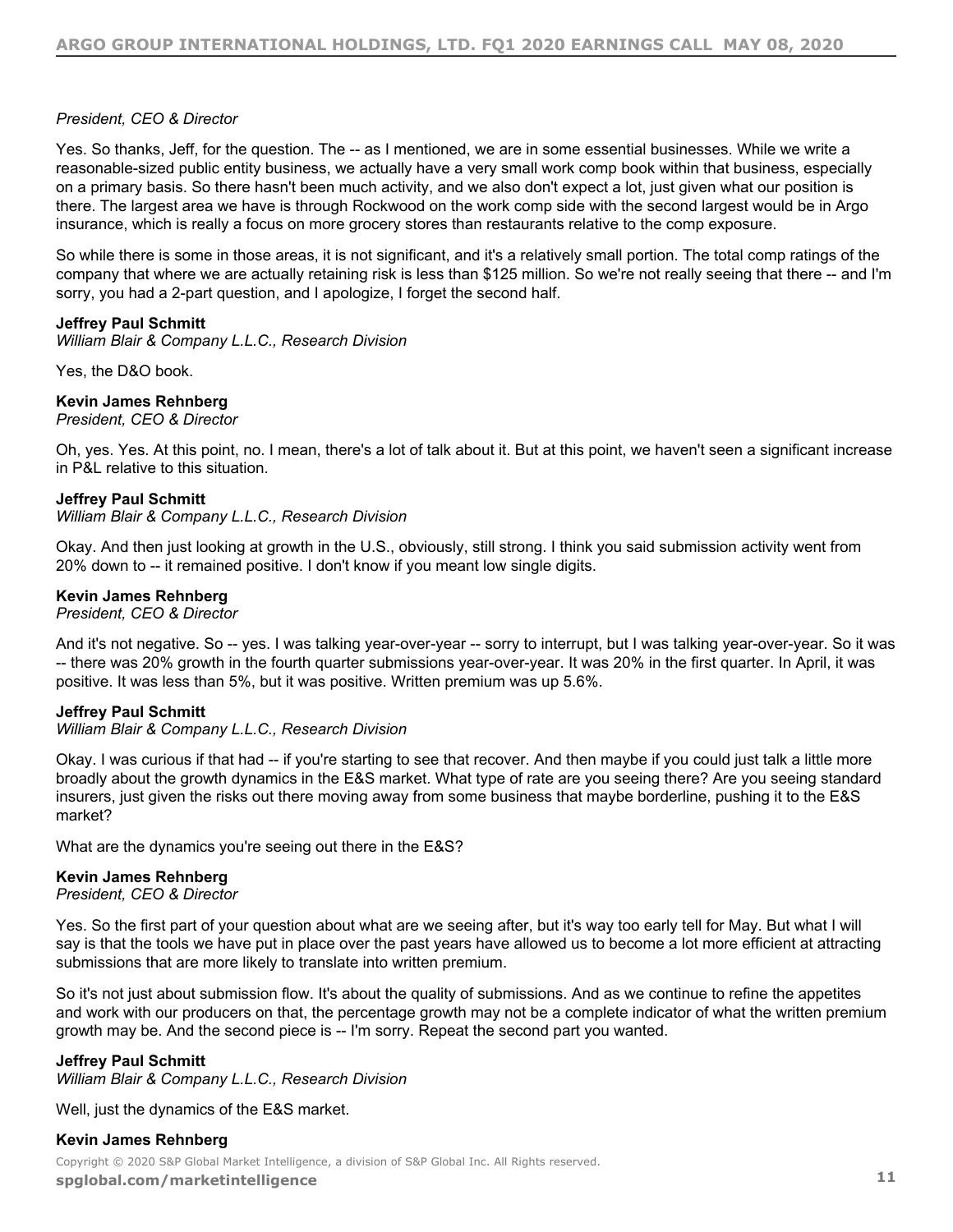# *President, CEO & Director*

Oh, right. Right. So what's happening there is there are areas where we may be committed to a customer base where there's contraction in an area.

I'm thinking of construction at the moment, where even though there may not be a lot of construction going on in a particular region, there are needs that a business has that are ongoing, and they're not necessarily being met. And our ability to create products in an E&S environment is allowing for growth in an area that is somewhat hampered economically at the moment.

But what we're viewing that as is the opportunity to go get product in the hand of the customers who expand our customer base during this time and eventually they're going to need the covers they had. And we're hoping that with the relationship where we're solving problems now, that will lead to future growth. Aside from that, we are seeing the increases in the E&S area more so than in some of the standard areas.

# **Operator**

[Operator Instructions] There appears to be no further questions. I would like to turn the call back over to Kevin Rehnberg for closing remarks.

# **Kevin James Rehnberg**

# *President, CEO & Director*

Okay. I'd like to thank our employees again for their commitment to serving our customers and working through what's been a difficult personal situation working remotely to the producers that are giving a lot of business to us and share the same issues to our shareholders and to all the interested parties who came this morning. Thank you very much, and have a good day.

# **Operator**

The conference has now concluded. Thank you for attending today's presentation. You may now disconnect.